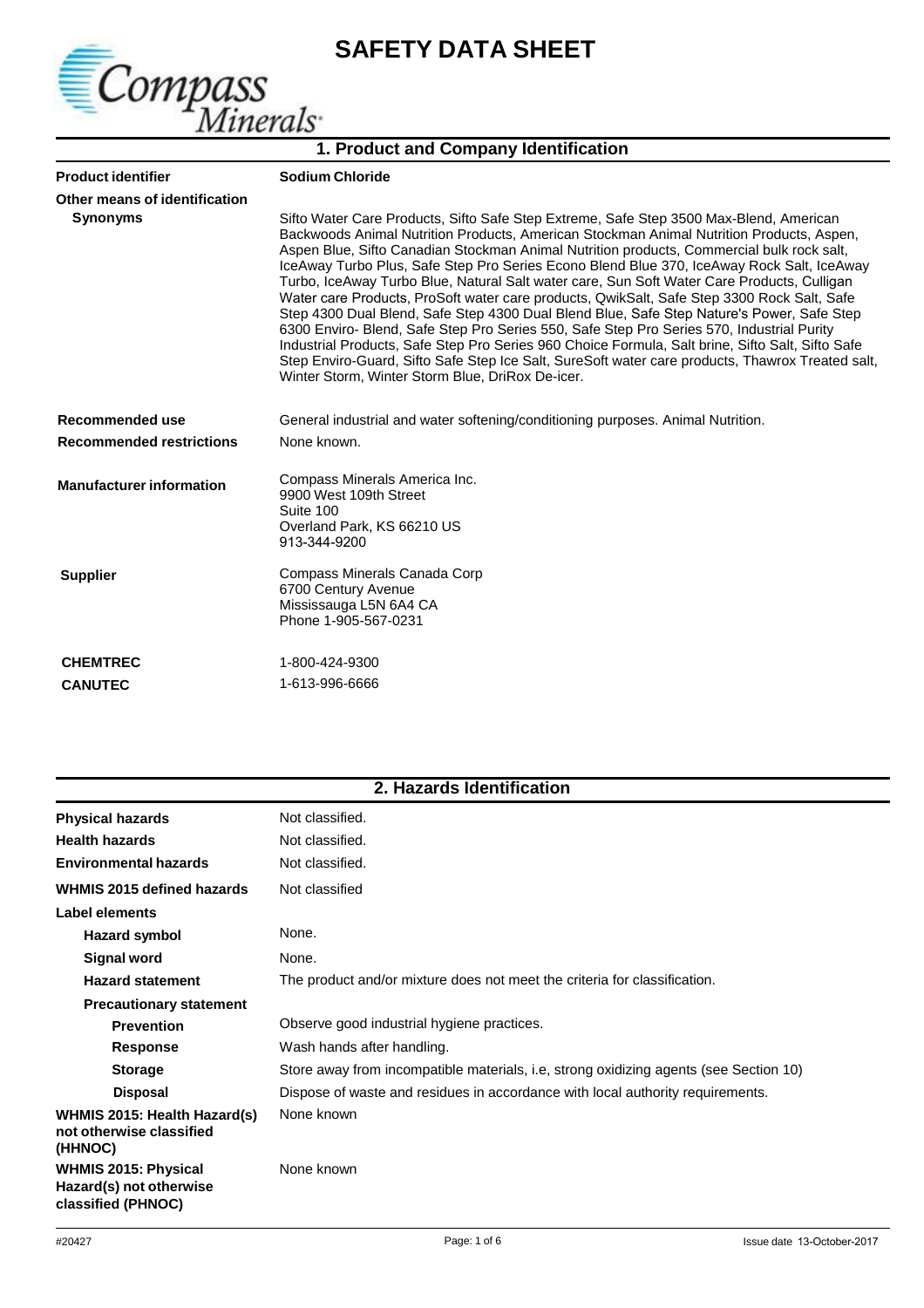None known.

Not applicable.

#### **3. Composition/Information on Ingredients**

#### **Mixture**

Non hazardous by WHMIS Criteria.

**Composition comments** The criteria for listing components in this section are: Carcinogens, Respiratory Sensitizers, Mutagens, Teratogens and Reproductive toxins are listed when present at 0.1% or greater; components which are otherwise hazardous according to WHMIS/OSHA are listed when present at 1.0% or greater. Non- hazardous components are not listed. The products pertaining to this SDS have various proportions of components which do not meet the listing criteria.

| <b>4. First Aid Measures</b>                                                        |                                                                                                                                                                                                                                                                                                                                                |  |
|-------------------------------------------------------------------------------------|------------------------------------------------------------------------------------------------------------------------------------------------------------------------------------------------------------------------------------------------------------------------------------------------------------------------------------------------|--|
| <b>Inhalation</b>                                                                   | Avoid breathing dust. If breathing is difficult, remove to fresh air and keep at rest in a position<br>comfortable for breathing. Call a physician if symptoms develop or persist.                                                                                                                                                             |  |
| <b>Skin contact</b>                                                                 | Rinse skin with water/shower. Get medical attention if irritation develops and persists.                                                                                                                                                                                                                                                       |  |
| Eye contact                                                                         | Rinse with water. Get medical attention if irritation develops and persists.                                                                                                                                                                                                                                                                   |  |
| Ingestion                                                                           | Rinse mouth. If ingestion of a large amount does occur, seek medical attention.                                                                                                                                                                                                                                                                |  |
| <b>Most important</b>                                                               | Direct contact with eyes may cause temporary irritation.                                                                                                                                                                                                                                                                                       |  |
| symptoms/effects, acute and<br>delayed                                              |                                                                                                                                                                                                                                                                                                                                                |  |
| <b>Indication of immediate</b><br>medical attention and special<br>treatment needed | Treat symptomatically.                                                                                                                                                                                                                                                                                                                         |  |
|                                                                                     | 5. Fire Fighting Measures                                                                                                                                                                                                                                                                                                                      |  |
| Suitable extinguishing media                                                        | Salt and salt mixtures are non-combustible.                                                                                                                                                                                                                                                                                                    |  |
| Unsuitable extinguishing<br>media                                                   | Not applicable.                                                                                                                                                                                                                                                                                                                                |  |
| Specific hazards arising from<br>the chemical                                       | During fire, gases hazardous to health may be formed.                                                                                                                                                                                                                                                                                          |  |
| Special protective equipment<br>and precautions for firefighters                    | Use appropriate firefighting PPE as a general precaution.                                                                                                                                                                                                                                                                                      |  |
| <b>Fire-fighting</b><br>equipment/instructions                                      | Salt is not combustible and thus is not the material of concern for firefighting equipment or<br>methods.                                                                                                                                                                                                                                      |  |
| <b>Specific methods</b>                                                             | In the event of a fire, equipment and methods that are consistent with the combusting material<br>should be utilized.                                                                                                                                                                                                                          |  |
| <b>General fire hazards</b>                                                         | No unusual fire or explosion hazards noted.                                                                                                                                                                                                                                                                                                    |  |
| <b>Hazardous combustion</b><br>products                                             | May include and are not limited to: Chlorine. Hydrogen chloride. Oxides of sodium.                                                                                                                                                                                                                                                             |  |
|                                                                                     | <b>6. Accidental Release Measures</b>                                                                                                                                                                                                                                                                                                          |  |
| Personal precautions,<br>protective equipment and<br>emergency procedures           | Restrict area to facilitate clean up.                                                                                                                                                                                                                                                                                                          |  |
| <b>Methods and materials for</b><br>containment and cleaning up                     | Before attempting clean up, refer to hazard data given above. Use broom or dry vacuum to collect<br>material for proper disposal without raising dust. Rinse area with water. Prevent large spills from<br>entering sewers or waterways. Contact emergency services and supplier for advice. For waste<br>disposal, see section 13 of the SDS. |  |
| <b>Environmental precautions</b>                                                    | Avoid direct release into waterways and sewers.                                                                                                                                                                                                                                                                                                |  |
|                                                                                     | 7. Handling and Storage                                                                                                                                                                                                                                                                                                                        |  |
| <b>Precautions for safe handling</b>                                                | Use care in handling/storage.<br>Avoid breathing dust.                                                                                                                                                                                                                                                                                         |  |
| Conditions for safe storage,<br>including any incompatibilities                     | Store in original tightly closed container.<br>Store away from incompatible materials, i.e, strong oxidizing agents (see Section 10)                                                                                                                                                                                                           |  |
|                                                                                     | 8. Exposure Controls/Personal Protection                                                                                                                                                                                                                                                                                                       |  |
| <b>Occupational exposure limits</b>                                                 | No exposure limits noted for ingredient(s).                                                                                                                                                                                                                                                                                                    |  |
| <b>Biological limit values</b>                                                      | No biological exposure limits noted for the ingredient(s).                                                                                                                                                                                                                                                                                     |  |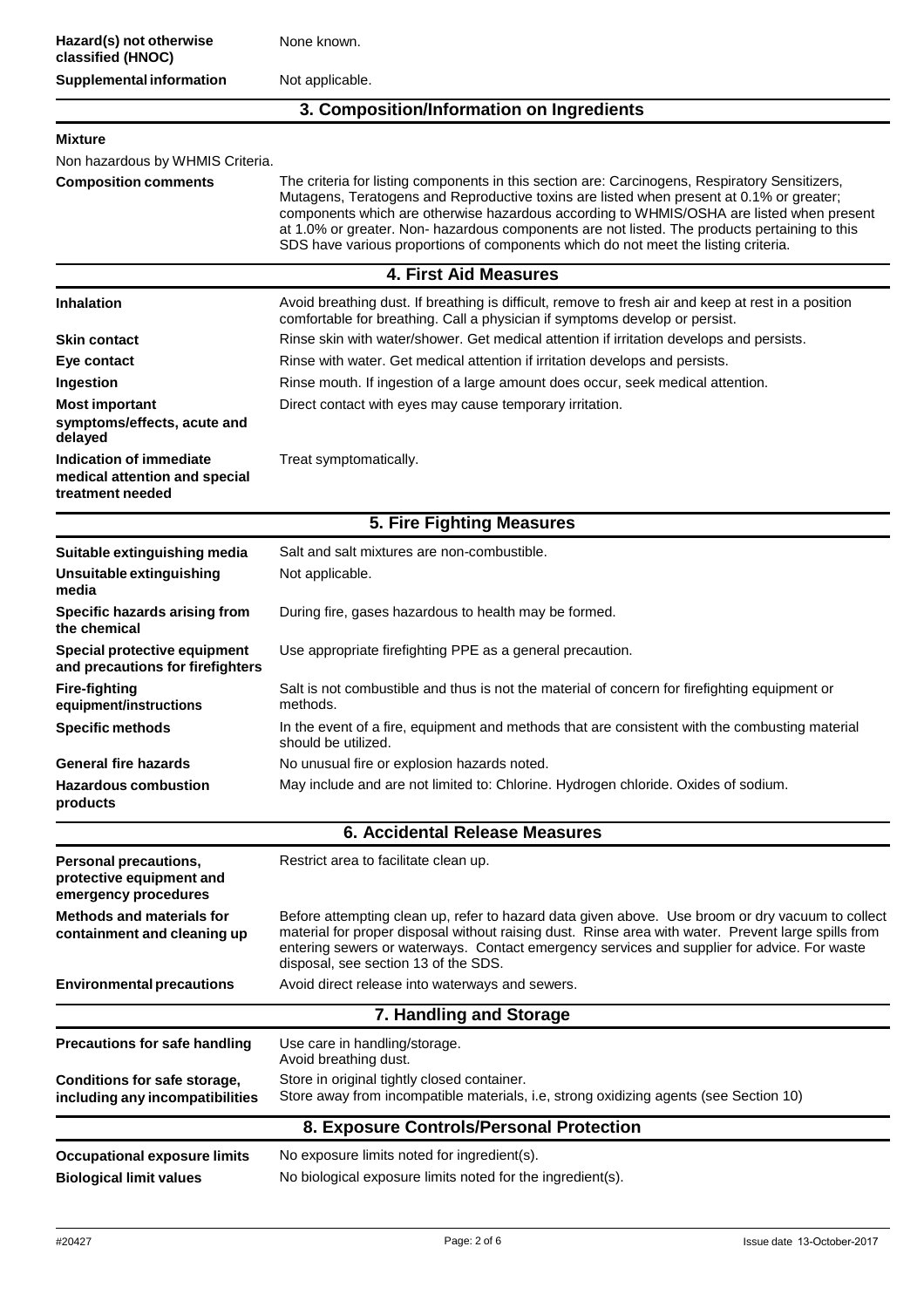| Appropriate engineering<br>controls      | TWA PEL: No specific limits have been established for sodium chloride (a soluble substance). As<br>a guideline, OSHA (United States) has established the following limits which are generally<br>recognized for inert or nuisance dust. Particulates Not Otherwise Regulated (PNOR): 5mg/cu.m.<br>Respirable Dust 8-Hour TWA PEL, 15mg/cu.m. Total Dust 8-Hour TWA PEL.                            |  |
|------------------------------------------|----------------------------------------------------------------------------------------------------------------------------------------------------------------------------------------------------------------------------------------------------------------------------------------------------------------------------------------------------------------------------------------------------|--|
|                                          | TWA TLV: No specific limits have been established for sodium chloride (a soluble substance). As<br>a guideline, ACGIH (United States) has established the following limits which are generally<br>recognized for inert or nuisance dust. Particulates (insolubles) Not Otherwise Classified (PNOC):<br>10mg/cu.m. Inhalable Particulate 8-Hours TWA TLV, 3mg/cu.m. Respirable Particulate TWA TLV. |  |
|                                          | Use process enclosures, local exhaust ventilation, or other engineering controls to control airborne<br>levels below recommended exposure limits.                                                                                                                                                                                                                                                  |  |
|                                          | Individual protection measures, such as personal protective equipment                                                                                                                                                                                                                                                                                                                              |  |
| <b>Eye/face protection</b>               | Safety glasses if eye contact is possible.                                                                                                                                                                                                                                                                                                                                                         |  |
| <b>Skin protection</b>                   |                                                                                                                                                                                                                                                                                                                                                                                                    |  |
| <b>Hand protection</b>                   | If there is constant skin contact, suitable gloves are recommended.                                                                                                                                                                                                                                                                                                                                |  |
| <b>Other</b>                             | Wear suitable protective clothing.                                                                                                                                                                                                                                                                                                                                                                 |  |
| <b>Respiratory protection</b>            | No personal respiratory protective equipment normally required.                                                                                                                                                                                                                                                                                                                                    |  |
| <b>Thermal hazards</b>                   | Not applicable.                                                                                                                                                                                                                                                                                                                                                                                    |  |
| <b>General hygiene</b><br>considerations | Always observe good personal hygiene measures, such as washing after handling the material<br>and before eating, drinking, and/or smoking. Routinely wash work clothing and protective<br>equipment.                                                                                                                                                                                               |  |

| 9. Physical and Chemical Properties               |                   |  |
|---------------------------------------------------|-------------------|--|
| Appearance                                        | Crystalline.      |  |
| <b>Physical state</b>                             | Solid.            |  |
| Form                                              | Solid.            |  |
| Color                                             | Varies            |  |
| Odor                                              | Odorless          |  |
| Odor threshold                                    | Not applicable    |  |
| pH                                                | $6 - 8$ (Neutral) |  |
| Melting point/freezing point                      | Not applicable    |  |
| Initial boiling point and boiling<br>range        | Not applicable    |  |
| Pour point                                        | Not applicable    |  |
| <b>Specific gravity</b>                           | Not applicable    |  |
| <b>Partition coefficient</b><br>(n-octanol/water) | Not applicable    |  |
| <b>Flash point</b>                                | Not applicable    |  |
| <b>Evaporation rate</b>                           | Not applicable    |  |
| Flammability (solid, gas)                         | Not applicable.   |  |
| Upper/lower flammability or explosive limits      |                   |  |
| <b>Flammability limit - lower</b><br>(%)          | Not applicable    |  |
| <b>Flammability limit - upper</b><br>(%)          | Not applicable    |  |
| Explosive limit - lower (%)                       | Not applicable    |  |
| Explosive limit - upper (%)                       | Not applicable    |  |
| Vapor pressure                                    | Not applicable    |  |
| Vapor density                                     | Not applicable    |  |
| <b>Relative density</b>                           | Not applicable    |  |
| Solubility(ies)                                   | Not available.    |  |
| <b>Auto-ignition temperature</b>                  | Not applicable    |  |
| <b>Decomposition temperature</b>                  | Not applicable    |  |
| <b>Viscosity</b>                                  | Not applicable    |  |

## **10. Stability and Reactivity**

**Reactivity None known.**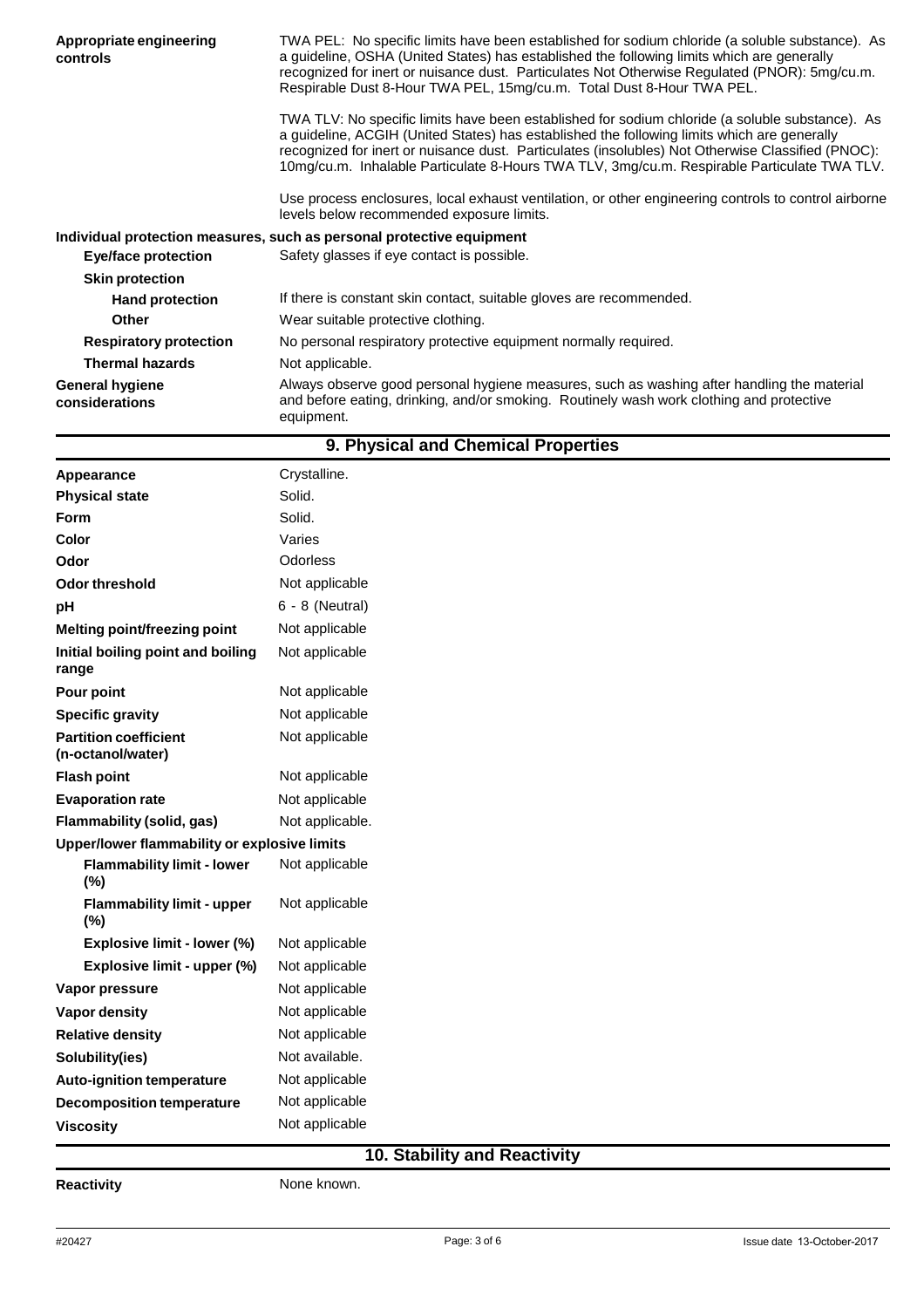| <b>Possibility of hazardous</b><br>reactions                                                                                         | Hazardous polymerization does not occur.                          |
|--------------------------------------------------------------------------------------------------------------------------------------|-------------------------------------------------------------------|
| <b>Chemical stability</b>                                                                                                            | Material is stable under normal conditions.                       |
| <b>Conditions to avoid</b>                                                                                                           | Contact with incompatible materials, i.e strong oxidizing agents. |
| Incompatible materials                                                                                                               | Acids. Strong oxidizing agents.                                   |
| May include and are not limited to: Chlorine gas. Hydrogen chloride. Oxides of sodium.<br><b>Hazardous decomposition</b><br>products |                                                                   |

| 11. Toxicological Information                                                      |                                                                                                                     |  |
|------------------------------------------------------------------------------------|---------------------------------------------------------------------------------------------------------------------|--|
| Information on likely routes of exposure                                           |                                                                                                                     |  |
| Ingestion                                                                          | Expected to be a low ingestion hazard.                                                                              |  |
| <b>Inhalation</b>                                                                  | No adverse effects due to inhalation are expected.                                                                  |  |
| <b>Skin contact</b>                                                                | No adverse effects due to skin contact are expected.                                                                |  |
| Eye contact                                                                        | Direct contact with eyes may cause temporary irritation.                                                            |  |
| Symptoms related to the<br>physical, chemical and<br>toxicological characteristics | Direct contact with eyes may cause temporary irritation.                                                            |  |
| Information on toxicological effects                                               |                                                                                                                     |  |
| <b>Acute toxicity</b>                                                              | Not classified.                                                                                                     |  |
| <b>Skin corrosion/irritation</b>                                                   | Prolonged skin contact may cause temporary irritation.                                                              |  |
| <b>Exposure minutes</b>                                                            | Not available.                                                                                                      |  |
| Erythema value                                                                     | Not available.                                                                                                      |  |
| Oedema value                                                                       | Not available.                                                                                                      |  |
| Serious eye damage/eye<br>irritation                                               | Direct contact with eyes may cause temporary irritation.                                                            |  |
| <b>Corneal opacity value</b>                                                       | Not available.                                                                                                      |  |
| Iris lesion value                                                                  | Not available.                                                                                                      |  |
| <b>Conjunctival reddening</b><br>value                                             | Not available.                                                                                                      |  |
| Conjunctival oedema value                                                          | Not available.                                                                                                      |  |
| <b>Recover days</b>                                                                | Not available.                                                                                                      |  |
| Respiratory or skin sensitization                                                  |                                                                                                                     |  |
| <b>Respiratory sensitization</b>                                                   | Not available.                                                                                                      |  |
| <b>Skin sensitization</b>                                                          | This product is not expected to cause skin sensitization.                                                           |  |
| <b>Mutagenicity</b>                                                                | No data available to indicate product or any components present at greater than 0.1% are<br>mutagenic or genotoxic. |  |
| Carcinogenicity                                                                    | This product is not considered to be a carcinogen by IARC, ACGIH, NTP, or OSHA.                                     |  |
| Not listed.                                                                        | US. OSHA Specifically Regulated Substances (29 CFR 1910.1001-1050)                                                  |  |
| <b>Reproductive toxicity</b>                                                       | This product is not expected to cause reproductive or developmental effects.                                        |  |
| <b>Teratogenicity</b>                                                              | Not classified.                                                                                                     |  |
| Specific target organ toxicity -<br>single exposure                                | Not classified.                                                                                                     |  |
| Specific target organ toxicity -<br>repeated exposure                              | Not classified.                                                                                                     |  |
| <b>Aspiration hazard</b>                                                           | Not classified.                                                                                                     |  |
| <b>Chronic effects</b>                                                             | Not classified.                                                                                                     |  |
| 12. Ecological Information                                                         |                                                                                                                     |  |

| <b>Ecotoxicity</b>               | Not available.                                                                                                                                                       |
|----------------------------------|----------------------------------------------------------------------------------------------------------------------------------------------------------------------|
| Persistence and degradability    | No data is available on the degradability of this product.                                                                                                           |
| <b>Bioaccumulative potential</b> | No data available.                                                                                                                                                   |
| <b>Mobility in soil</b>          | No data available.                                                                                                                                                   |
| <b>Mobility in general</b>       | Not available.                                                                                                                                                       |
| Other adverse effects            | No other adverse environmental effects (e.g. ozone depletion, photochemical ozone creation<br>potential, global warming potential) are expected from this component. |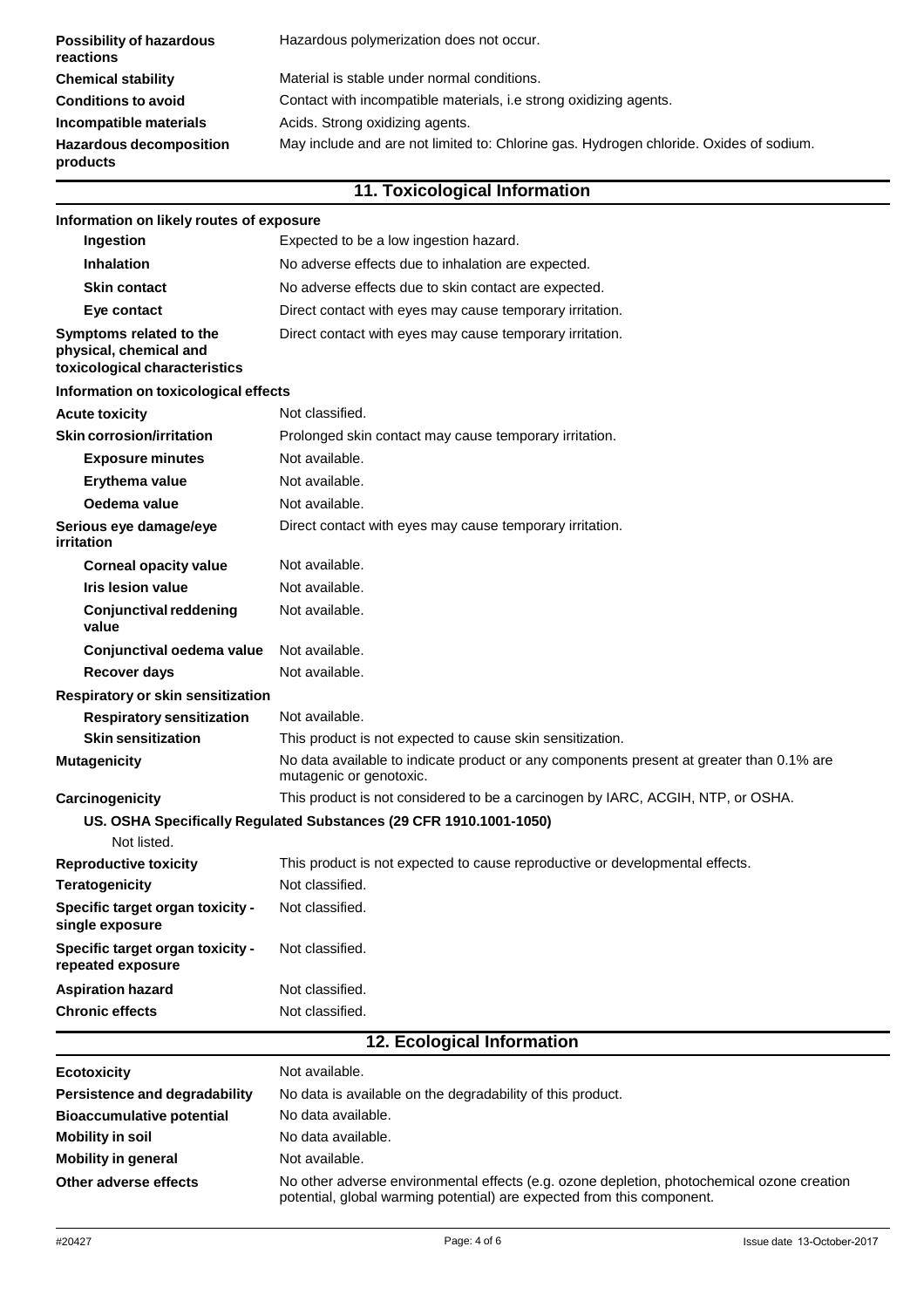| <b>13. Disposal Considerations</b>                                                                                                                                                                                                                |                                                                                                                                                                                                  |  |  |
|---------------------------------------------------------------------------------------------------------------------------------------------------------------------------------------------------------------------------------------------------|--------------------------------------------------------------------------------------------------------------------------------------------------------------------------------------------------|--|--|
| <b>Disposal instructions</b>                                                                                                                                                                                                                      | Collect and reclaim or dispose in sealed containers in accordance with applicable regulations.                                                                                                   |  |  |
| <b>Local disposal regulations</b>                                                                                                                                                                                                                 | Dispose in accordance with all applicable regulations.                                                                                                                                           |  |  |
| Hazardous waste code                                                                                                                                                                                                                              | The waste code should be assigned in discussion between the user, the producer and the waste<br>disposal company.                                                                                |  |  |
| Waste from residues / unused<br>products                                                                                                                                                                                                          | Empty containers or liners may retain some product residues. This material and its container must<br>be disposed of in a safe manner (see: Disposal instructions).                               |  |  |
| Empty containers should be taken to an approved waste handling site for recycling or disposal.<br><b>Contaminated packaging</b><br>Since emptied containers may retain product residue, follow label warnings even after container is<br>emptied. |                                                                                                                                                                                                  |  |  |
|                                                                                                                                                                                                                                                   | <b>14. Transport Information</b>                                                                                                                                                                 |  |  |
| <b>Transport of Dangerous Goods</b><br>(TDG) Proof of Classification                                                                                                                                                                              | In accordance with Part 2.2.1 (SOR/2014-152) of the Transportation of Dangerous Goods<br>Regulations, we certify that the classification of this product is correct as of the SDS date of issue. |  |  |
| U.S. Department of Transportation (DOT)                                                                                                                                                                                                           |                                                                                                                                                                                                  |  |  |
| Not regulated as dangerous goods.                                                                                                                                                                                                                 |                                                                                                                                                                                                  |  |  |
| <b>Transportation of Dangerous Goods (TDG - Canada)</b><br>Not regulated as dangerous goods.                                                                                                                                                      |                                                                                                                                                                                                  |  |  |
|                                                                                                                                                                                                                                                   | 15. Regulatory Information                                                                                                                                                                       |  |  |
| <b>Canadian federal regulations</b>                                                                                                                                                                                                               | This product has been classified in accordance with the hazard criteria of the HPR and the SDS<br>contains all the information required by the HPR.                                              |  |  |
| Export Control List (CEPA 1999, Schedule 3)                                                                                                                                                                                                       |                                                                                                                                                                                                  |  |  |
| Not listed.<br><b>Greenhouse Gases</b>                                                                                                                                                                                                            |                                                                                                                                                                                                  |  |  |
| Not listed.<br><b>Precursor Control Regulations</b>                                                                                                                                                                                               |                                                                                                                                                                                                  |  |  |
| Not regulated.<br><b>WHMIS 2015 Exemptions</b>                                                                                                                                                                                                    | Not controlled                                                                                                                                                                                   |  |  |
| US federal regulations                                                                                                                                                                                                                            |                                                                                                                                                                                                  |  |  |
|                                                                                                                                                                                                                                                   | TSCA Section 12(b) Export Notification (40 CFR 707, Subpt. D)                                                                                                                                    |  |  |
| Not regulated.                                                                                                                                                                                                                                    |                                                                                                                                                                                                  |  |  |
| <b>CERCLA Hazardous Substance List (40 CFR 302.4)</b>                                                                                                                                                                                             |                                                                                                                                                                                                  |  |  |
| Not listed.                                                                                                                                                                                                                                       | US. OSHA Specifically Regulated Substances (29 CFR 1910.1001-1050)                                                                                                                               |  |  |
| Not listed.<br>Superfund Amendments and Reauthorization Act of 1986 (SARA)                                                                                                                                                                        |                                                                                                                                                                                                  |  |  |
| <b>Hazard categories</b>                                                                                                                                                                                                                          | Immediate Hazard - No<br>Delayed Hazard - No<br>Fire Hazard - No<br>Pressure Hazard - No<br>Reactivity Hazard - No                                                                               |  |  |
| <b>SARA 302 Extremely</b><br>hazardous substance                                                                                                                                                                                                  | No                                                                                                                                                                                               |  |  |
| SARA 311/312 Hazardous<br>chemical                                                                                                                                                                                                                | No                                                                                                                                                                                               |  |  |
| SARA 313 (TRI reporting)<br>Not regulated.                                                                                                                                                                                                        |                                                                                                                                                                                                  |  |  |
| Other federal regulations                                                                                                                                                                                                                         |                                                                                                                                                                                                  |  |  |
|                                                                                                                                                                                                                                                   | Clean Air Act (CAA) Section 112 Hazardous Air Pollutants (HAPs) List                                                                                                                             |  |  |
| Not regulated.                                                                                                                                                                                                                                    | Clean Air Act (CAA) Section 112(r) Accidental Release Prevention (40 CFR 68.130)                                                                                                                 |  |  |
| Not regulated.                                                                                                                                                                                                                                    |                                                                                                                                                                                                  |  |  |
| <b>US state regulations</b>                                                                                                                                                                                                                       | See below                                                                                                                                                                                        |  |  |
| US. Massachusetts RTK - Substance List<br>Not regulated.                                                                                                                                                                                          |                                                                                                                                                                                                  |  |  |
| Not regulated.                                                                                                                                                                                                                                    | US. New Jersey Worker and Community Right-to-Know Act                                                                                                                                            |  |  |